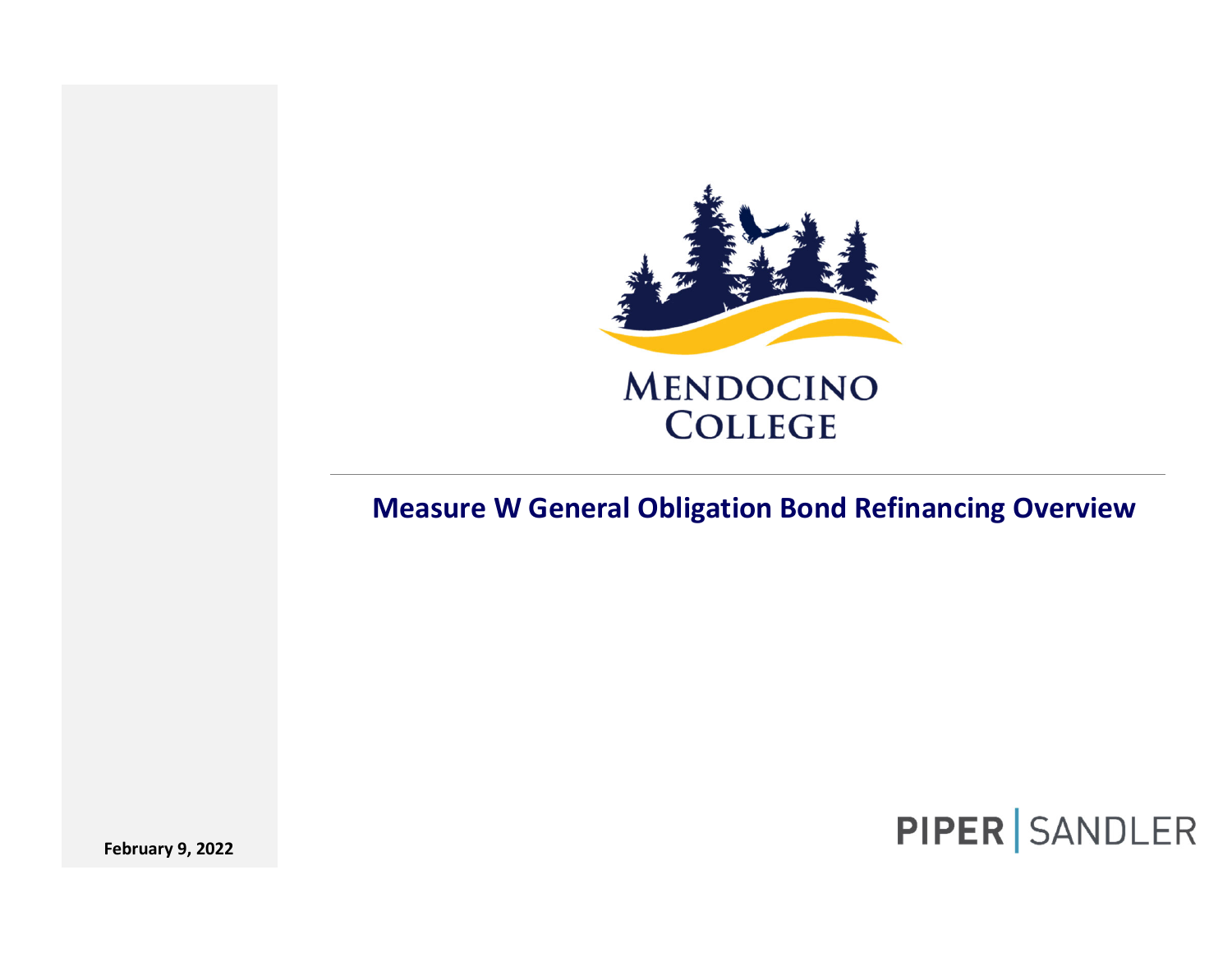### **Overview of Measure W General Obligation Bond Program**

- **Approved by Voters on November 7, 2006**
- $\blacksquare$ Passage Rate: 63.1%
- $\blacksquare$ Estimated Tax Rate: \$25.00 per \$100,000
- $\blacksquare$ Bond Authorization: \$67,500,000

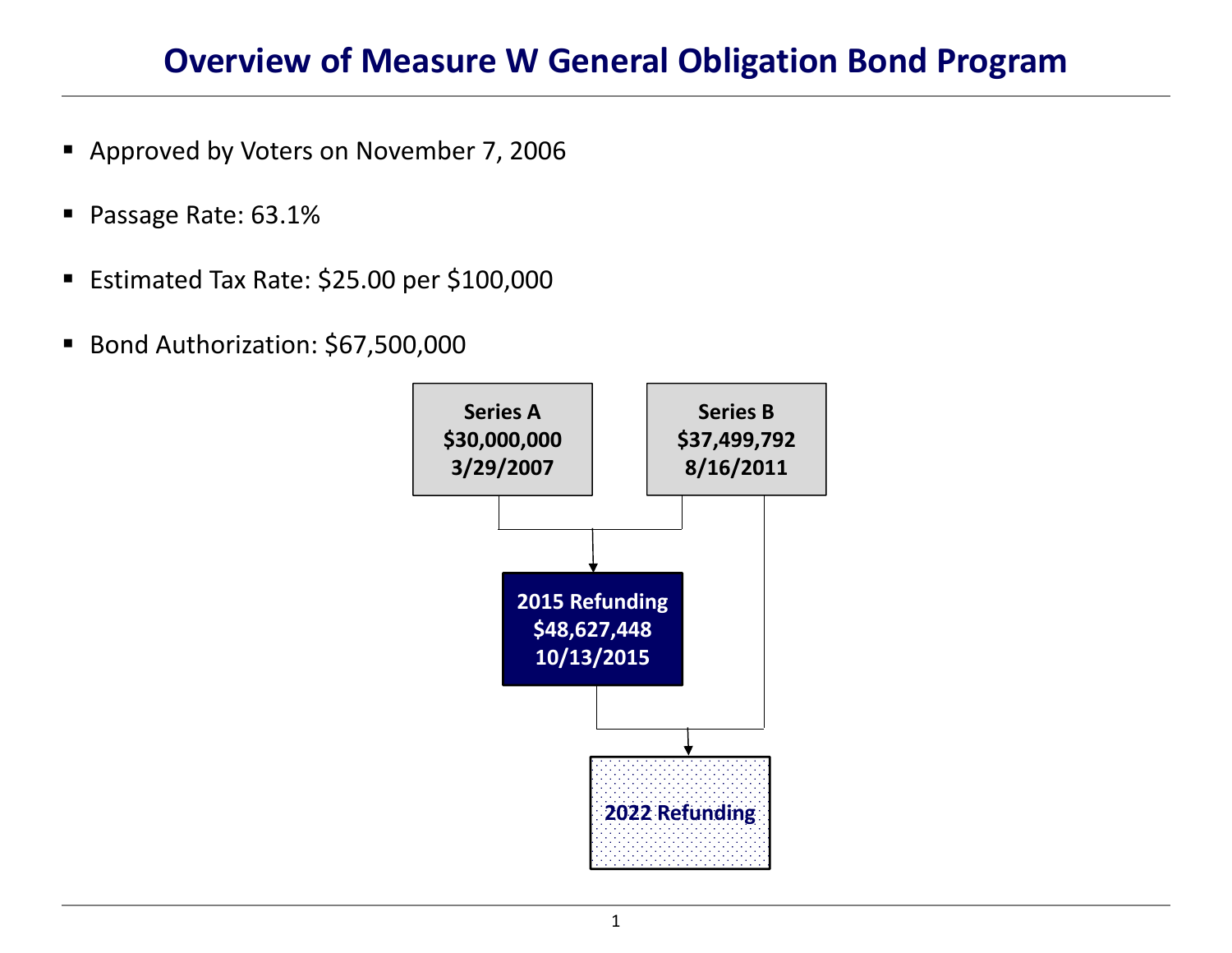## **History of Measure W Tax Rates**

|                  | <b>Total Assessed</b> |                            | <b>Measure W</b>      |
|------------------|-----------------------|----------------------------|-----------------------|
| <b>FY Ending</b> | <b>Valuation</b>      | <b>Annual Change in AV</b> | Tax Rate (Per \$100K) |
| 2008             | \$8,867,062,855       | 8.58%                      | \$15.00               |
| 2009             | \$9,321,796,793       | 5.13%                      | \$23.00               |
| 2010             | \$9,595,611,599       | 2.94%                      | \$23.00               |
| 2011             | \$9,519,592,320       | $-0.79%$                   | \$23.00               |
| 2012             | \$9,492,071,724       | $-0.29%$                   | \$23.00               |
| 2013             | \$9,438,747,100       | $-0.56%$                   | \$23.00               |
| 2014             | \$9,514,938,385       | 0.81%                      | \$24.00               |
| 2015             | \$9,646,312,009       | 1.38%                      | \$23.00               |
| 2016             | \$9,890,668,776       | 2.53%                      | \$24.00               |
| 2017             | \$10,195,058,689      | 3.08%                      | \$22.00               |
| 2018             | \$10,584,645,059      | 3.82%                      | \$21.00               |
| 2019             | \$10,999,872,324      | 3.92%                      | \$21.00               |
| 2020             | \$11,383,974,571      | 3.49%                      | \$22.00               |
| 2021             | \$11,836,503,680      | 3.98%                      | \$23.00               |
| 2022             | \$12,262,538,080      | 3.60%                      | \$21.00               |
|                  |                       | <b>Average</b>             | \$22.07               |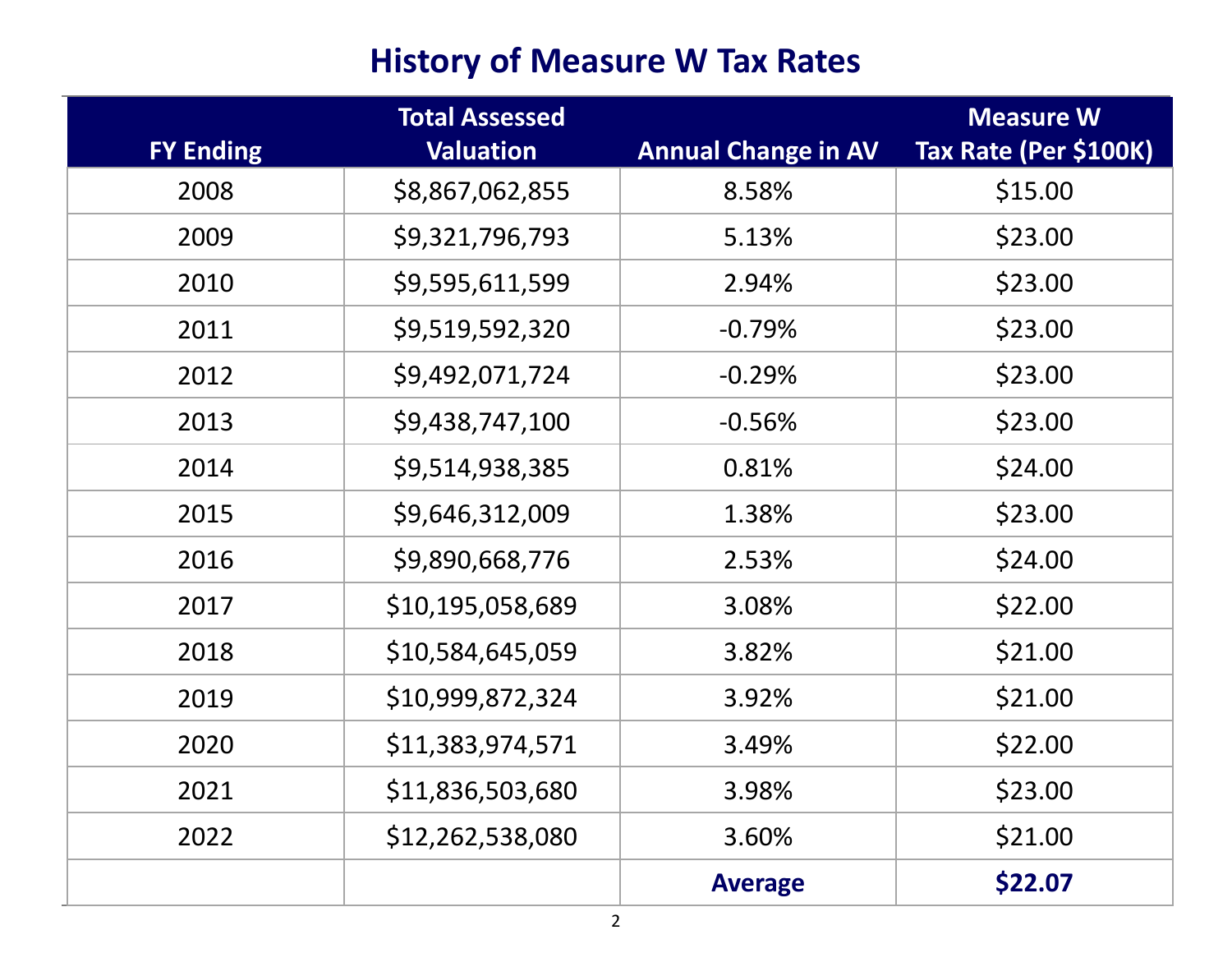The District has two series of general obligation bonds that may be candidates for <sup>a</sup> refinancing ("Prior Bonds"):

- $\blacksquare$ Election of 2006 General Obligation Bonds, Series B
- $\blacksquare$ 2015 General Obligation Refunding Bonds

Depending on market conditions, the District may realize savings for its taxpayers by refinancing portions of the Prior Bonds

- $\blacksquare$  Similar to refinancing <sup>a</sup> home mortgage, savings would be generated for the District's taxpayers by replacing the higher interest rate Prior Bonds with lower interest rate refunding bonds ("Refunding Bonds")
- $\blacksquare$ Refinancing does NOT extend the original bond term
- $\blacksquare$  Savings are subject to fluctuations in interest rates until the Refunding Bonds are sold (current estimate of total taxpayer savings: \$10‐\$12 million)
- $\blacksquare$ In order to comply with IRS rules, <sup>a</sup> portion of the Refunding Bonds would be sold as taxable bonds
- $\blacksquare$  All financing costs (except for credit rating fee) are contingent upon the successful issuance of the Refunding Bonds and are paid only from bond proceeds, not the General Fund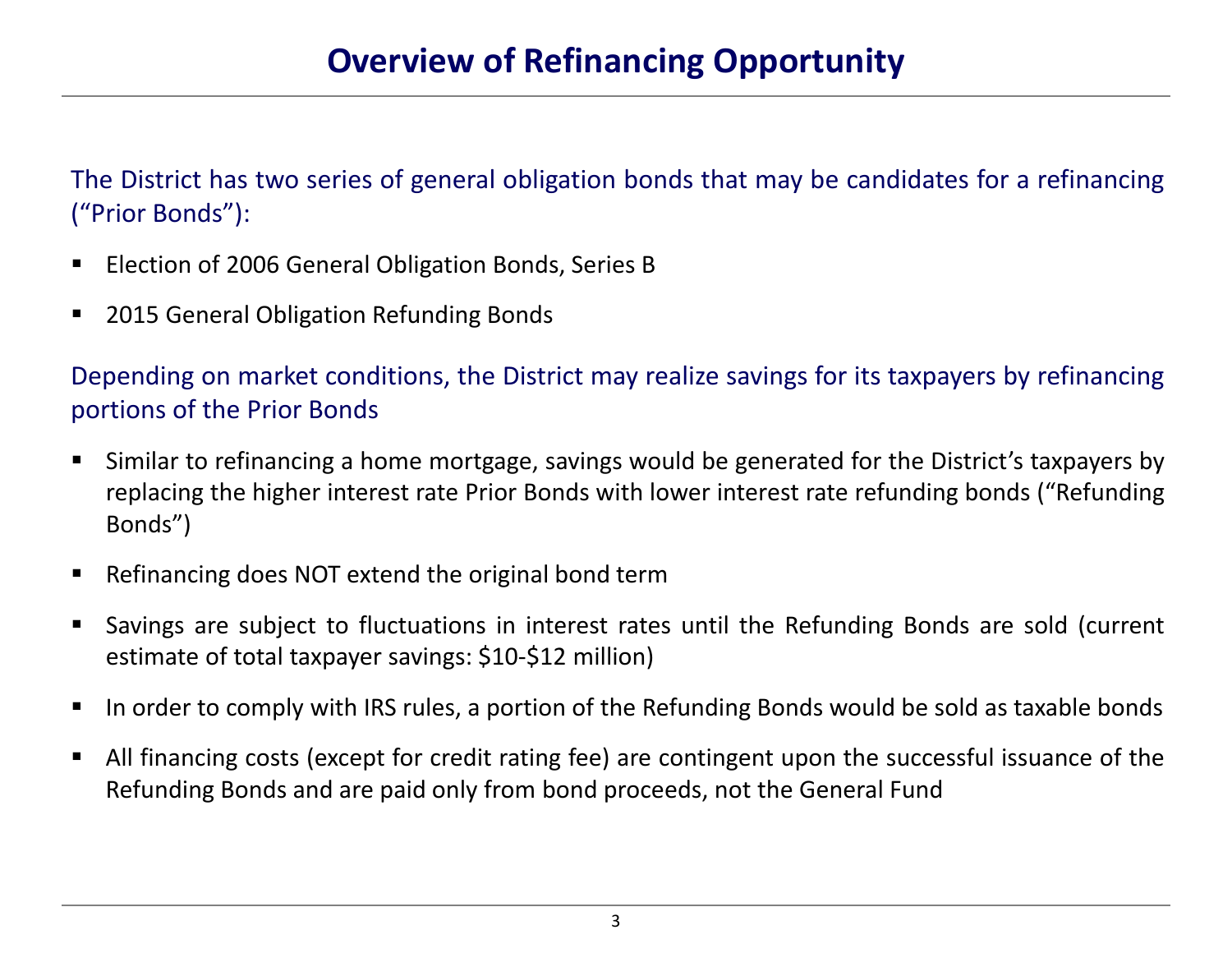#### **Historical Interest Rates Since Issuance of Series A Bonds**

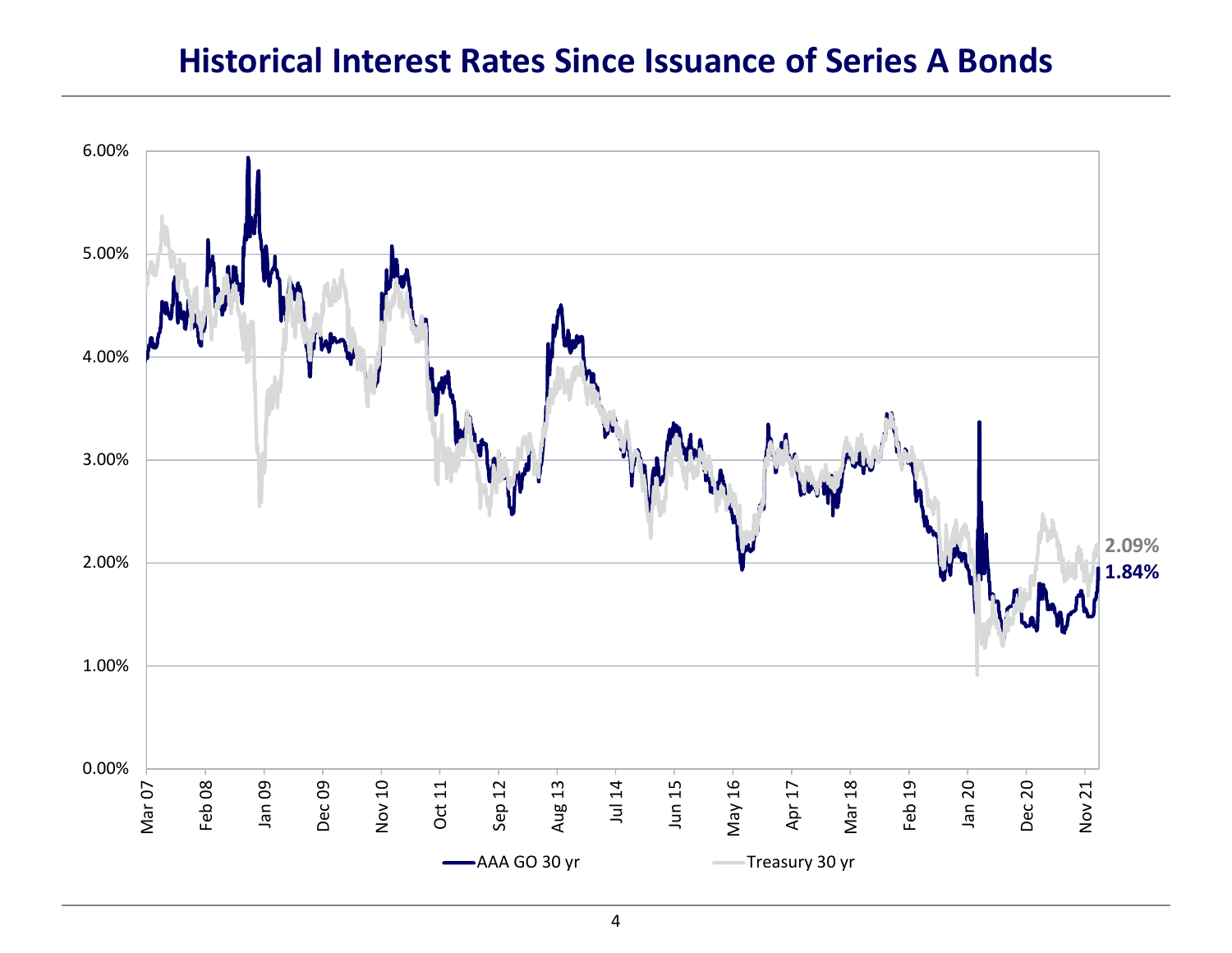# **Credit Rating**

| Moody's <b>upgraded</b> the District from "A1" to "Aa3"                                                                                                                                                                  |                | Moody's         | <b>S&amp;P</b>     | <b>Rating Description</b>            |
|--------------------------------------------------------------------------------------------------------------------------------------------------------------------------------------------------------------------------|----------------|-----------------|--------------------|--------------------------------------|
| Following is an overview of the credit rating factors<br>$\blacksquare$<br>and weighting:<br>- Local economy/tax base (30%)<br>- District finances (30%)<br>- District management (20%)<br>- District debt/pension (20%) |                | Aaa             | <b>AAA</b>         | Prime                                |
|                                                                                                                                                                                                                          |                | Aa1             | $AA+$              | High grade                           |
|                                                                                                                                                                                                                          |                | Aa2             | AA                 |                                      |
|                                                                                                                                                                                                                          |                | Aa3)            | AA-                |                                      |
|                                                                                                                                                                                                                          |                | A1              | $A+$               | Upper medium<br>grade                |
|                                                                                                                                                                                                                          |                | A2              | $\mathsf{A}$       |                                      |
| Moody's cited the following reasons for rating<br>п                                                                                                                                                                      | nvestment      | A <sub>3</sub>  | $A -$              |                                      |
| upgrade:<br>- Continued solid growth in District tax base<br>- Steadily improving and strong reserves                                                                                                                    |                | Baa1            | BBB+               | Lower medium<br>grade                |
|                                                                                                                                                                                                                          |                | Baa2            | <b>BBB</b>         |                                      |
|                                                                                                                                                                                                                          |                | Baa3            | BBB-               |                                      |
| - Prudent fiscal management                                                                                                                                                                                              |                | Ba1             | $BB+$              | Speculative                          |
| - Moderate liquidity accessible outside of general fund                                                                                                                                                                  |                | Ba <sub>2</sub> | <b>BB</b>          |                                      |
|                                                                                                                                                                                                                          | Grade          | Ba3             | BB-                |                                      |
|                                                                                                                                                                                                                          |                | <b>B1</b>       | $B+$               | <b>Highly speculative</b>            |
|                                                                                                                                                                                                                          |                | <b>B2</b>       | B                  |                                      |
|                                                                                                                                                                                                                          |                | <b>B3</b>       | $B -$              |                                      |
|                                                                                                                                                                                                                          | Non-Investment | Caa1 &<br>below | $CCC + 8$<br>below | Extremely<br>speculative/<br>Default |